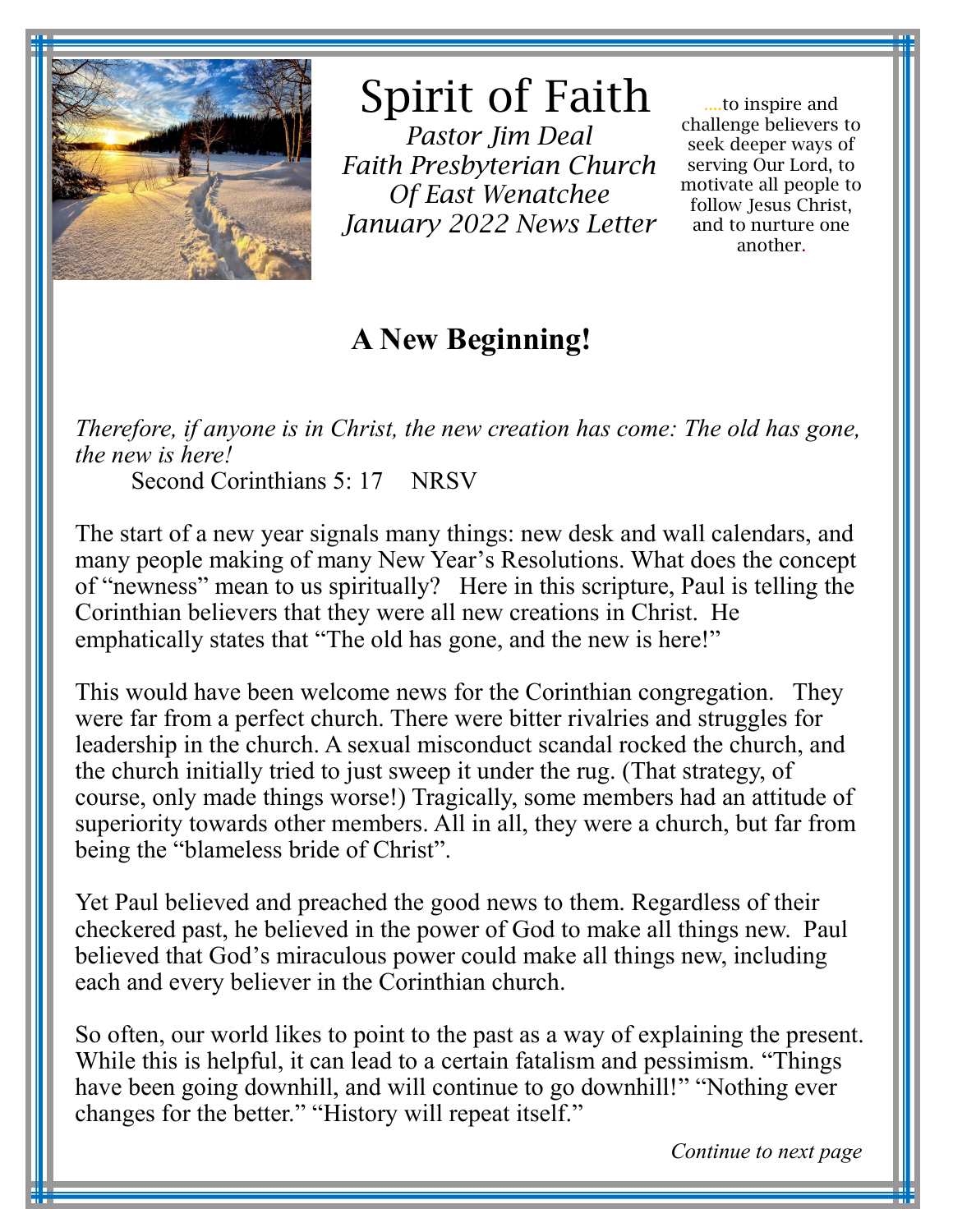Yet the good news is that with God, all things are possible. And even a very negative past can be overcome, through the power of Christ.

The news recently carried the story of Natalie Carter, a 40 year old mother from Birmingham, England. A year ago, she had a picture taken with her ten year old son, Liam, in matching Christmas pajamas. However, she found the picture less than flattering. She decided to lose weight. Over the next eleven months, she went from 282 pounds, to 164. She lost an astounding 118 pounds in less than a year! Her past weight struggles did not doom her to a lifetime of obesity.

It is the same with us. No matter what we have been struggling with; No matter how imperfect our lives have been; No matter how mired in sin we have become: God can make all things new! Including us! This is the good news to celebrate as we begin this new year! Remember the words of the angel to Mary, "Nothing is impossible with God!" Amen!

Faithfully yours,

Pastor Jim

PS I am so thankful for your patience and understanding, as I continue to recover from my total knee surgery. Each day I make some progress with my physical therapy. I hope to begin driving again soon. Your kind thoughts and prayers, as well as your willingness to bear with me working mostly from home have been greatly appreciated. I go see Dr. Broberg for my follow-up appointment on January  $6<sup>th</sup>$ . I am praying that it goes well.

#### **ECO National Gathering in Dallas, TX**

Please pray for me, as I will be traveling to the ECO National Gathering in Dallas, Texas at the end of this month. This is the national meeting of our denomination, and will be held at Highland Park Presbyterian Church. The theme this year is "Overflow", based on Romans 15:13. While in Dallas from January 31-February  $3<sup>rd</sup>$ , I will participate in worship services, workshops, and informal discussions. Covid protocols will be observed, and organizers are following CDC guidelines for large indoor group gatherings. Thank you!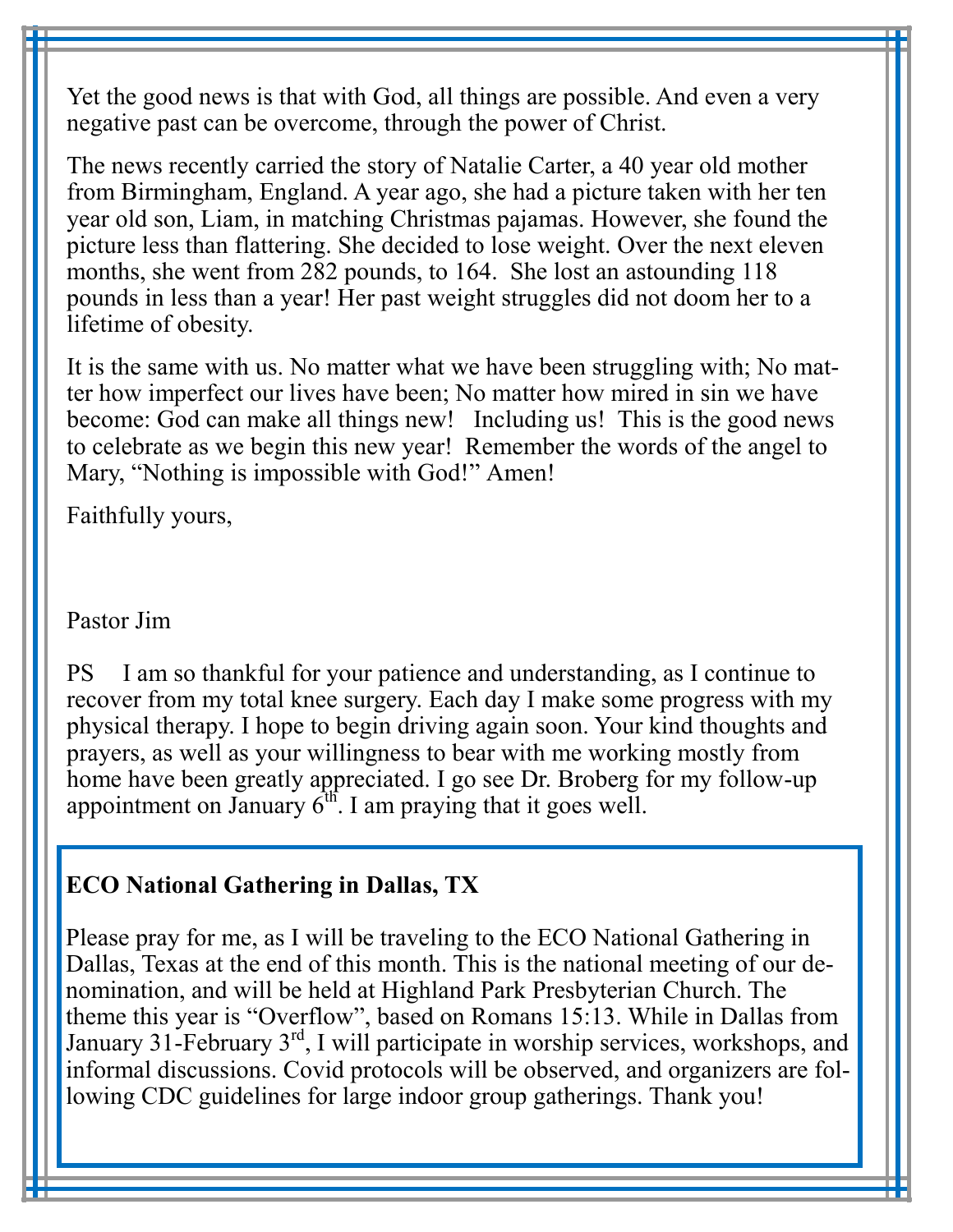

I pray this year will bring you much happiness and joy.







## **January Birthdays**

| Bev Brain             | 1/01        |
|-----------------------|-------------|
| <b>Barb Arlt</b>      | <i>1/07</i> |
| David Stanfield       | 1/09        |
| Ron Lodge             | 1/10        |
| Connor Weldy          | 1/12        |
| <b>Star Christman</b> | 1/19        |
| Effie Backus          | 1/24        |
| Jonathan Deal         | 1/28        |
| Walker Kane           | 1/28        |
| Pastor Jim Deal       | 1/29        |
| <b>Emily Oakes</b>    | 1/29        |
| Happ                  |             |
| <b>Sirthdo</b>        |             |

### **Stewardship Campaign Report**

According to Judy Stone, our receiving treasurer, we have now received pledges totaling \$128,480. This is an answer to prayer! This is more than the total pledged last year, \$124,460, which was more than two years ago: \$120,680. What I believe this means is that we are seeing an upward trend!

Given that inflation is now a concern, this is an incredible blessing as we plan our ministry for 2022. In last year's annual report, our elder for Finance Josh Weldy stated, "At this point we don't anticipate having to rely on cash reserves to fund operating and ministry needs in 2021. Praise to God for the successful stewardship campaign!" My hope is that we are in the same favorable financial position this year: not relying upon our cash reserved to fund ministry. Again, we praise God for a successful stewardship campaign this year!

Please know that the Session and I appreciate each and every person who gives to the Lord, both through giving to our church, and giving to local, national, and international Christian ministries. God blesses each and every person who gives!

If you have not pledged, but would like to do so, please know that it is not too late. Additional pledge forms are available at the church. We can also email you a form, too. We want to give everyone the opportunity to give, and to support our shared ministry. We so appreciate your faithful financial support of our ministry in 2021, and anticipate God doing great and wonderful, even miraculous things, through our church in 2022! To God be the glory!

Pastor Jim